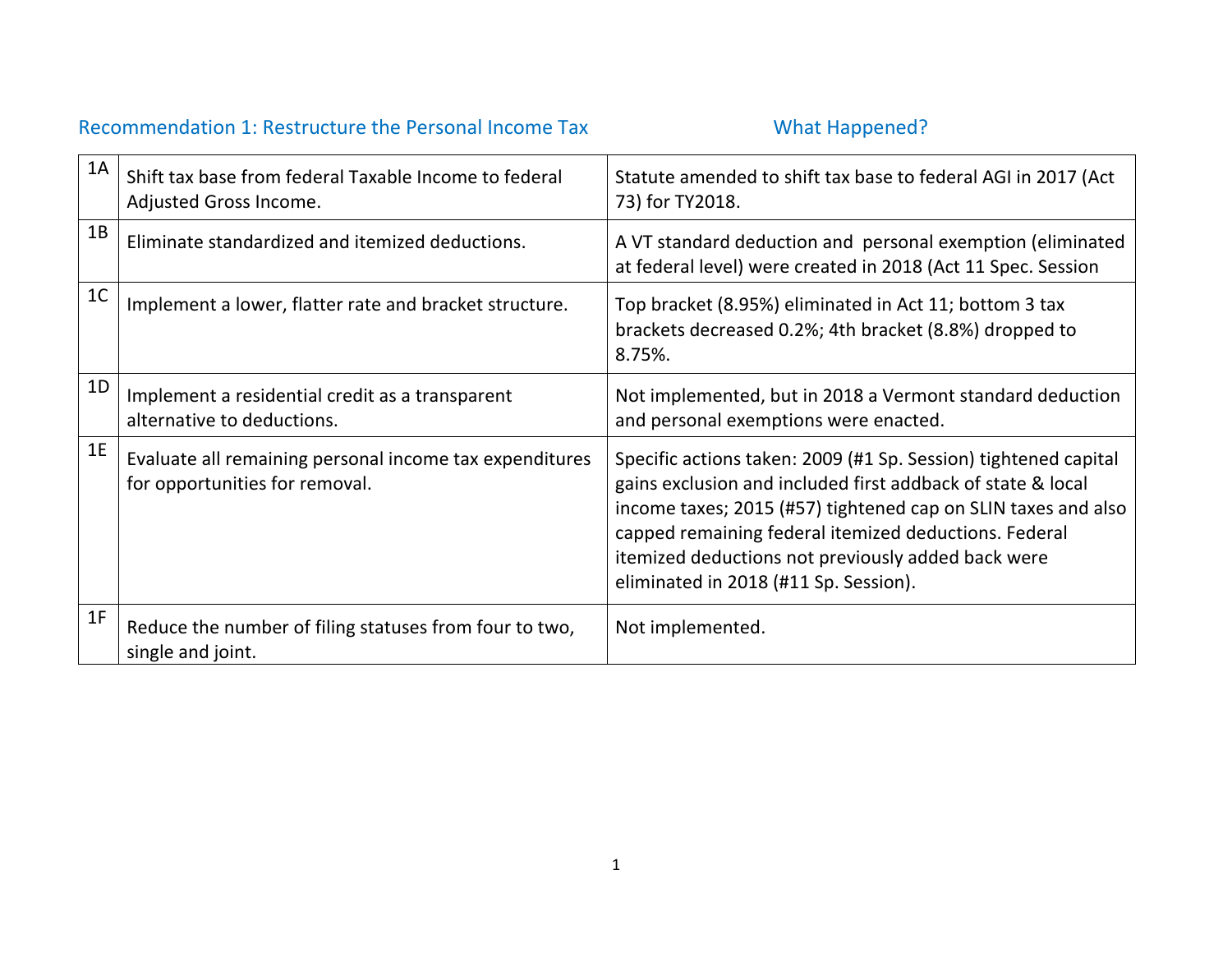## Recommendation 2: Broaden the Sales Tax Base What Happened?

| 2A | Levy the general sales tax on all consumer-purchased<br>services with limited exceptions for certain health and<br>education services and business-to-business service<br>transactions. | Not implemented.                                                                                                                                                                                                                                                                                                                                                                                                                    |
|----|-----------------------------------------------------------------------------------------------------------------------------------------------------------------------------------------|-------------------------------------------------------------------------------------------------------------------------------------------------------------------------------------------------------------------------------------------------------------------------------------------------------------------------------------------------------------------------------------------------------------------------------------|
| 2B | Eliminate all consumer-based sales tax expenditures<br>retaining only the exemptions for food and prescription<br>drugs.                                                                | Not implemented.                                                                                                                                                                                                                                                                                                                                                                                                                    |
| 2C | Cut the sales tax rate from 6 percent to 4.5 percent.                                                                                                                                   | Rate remains at 6%.                                                                                                                                                                                                                                                                                                                                                                                                                 |
| 2D | Move as aggressively as possible with other states to<br>collect tax revenue due on Internet purchases.                                                                                 | VT began amending the laws governing taxation of sales &<br>use tax in 2003 to comply with multistate efforts to<br>streamline this tax in order to collect taxes due on internet<br>purchases; added language in 2016 (#134) requiring remote<br>noncollecting sellers to notify VT purchasers that sales & use<br>tax is due on nonexempt purchases; Wayfair decision (2018)<br>eliminated need for these statutory requirements. |
| 2E | Levy a sales tax on soda by removing its tax exemption as<br>a food product.                                                                                                            | Added 2015 (Act 91).                                                                                                                                                                                                                                                                                                                                                                                                                |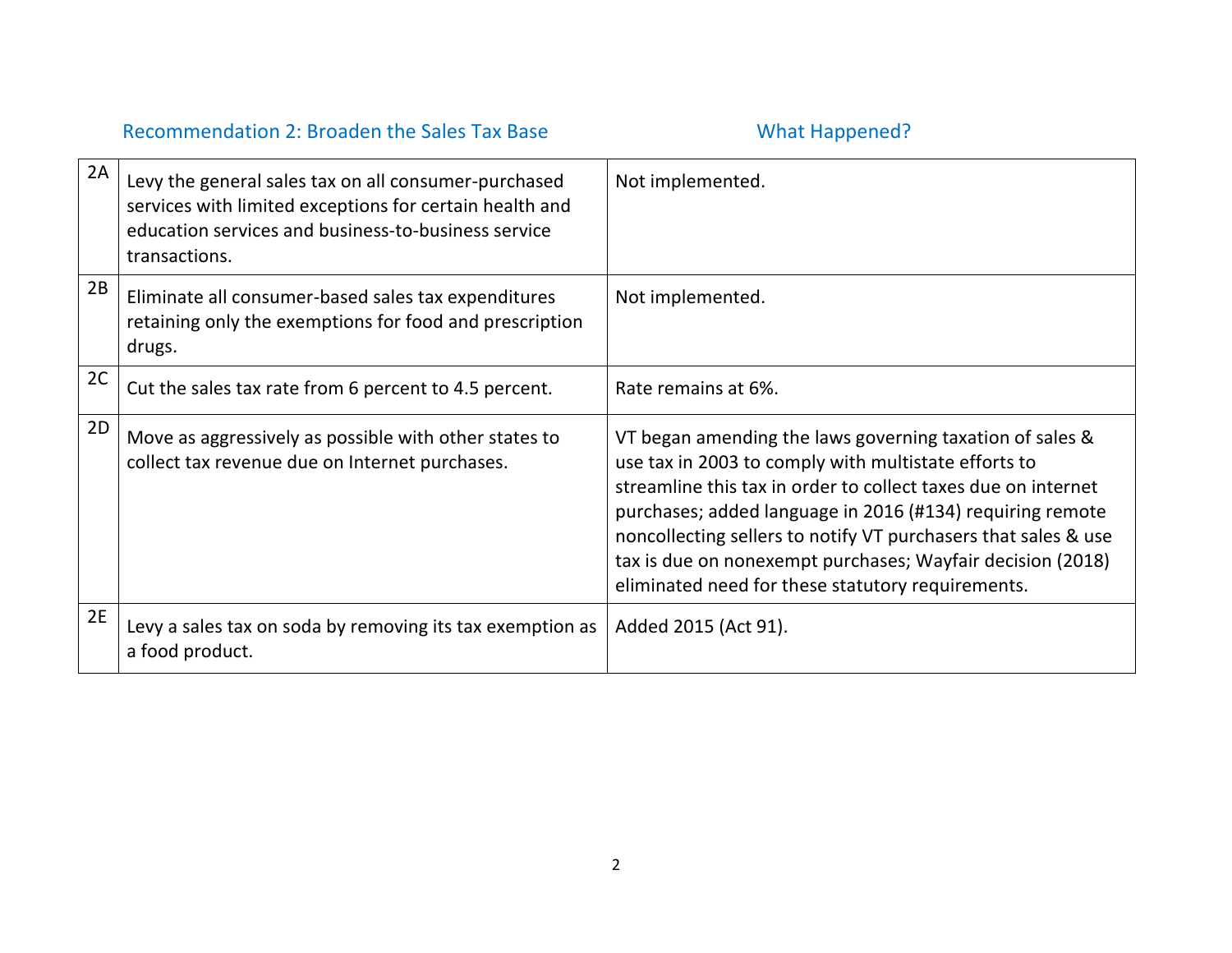## Recommendation 3: Enhance Scrutiny of Tax Expenditures **What Happened?**

| 3A | Develop a legislative intent for each tax expenditure.                                                                                                                                                                                                                                                                                                           | Act 75 (2005) required biennial reports detailing tax<br>expenditures and their fiscal effect on major state taxes; Act<br>200 (2014) added new provisions throughout the statutes to<br>provide statutory purposes for tax expenditures; Act 134<br>(2015) required new system of expedited and full reviews.                                                                                                                                                      |
|----|------------------------------------------------------------------------------------------------------------------------------------------------------------------------------------------------------------------------------------------------------------------------------------------------------------------------------------------------------------------|---------------------------------------------------------------------------------------------------------------------------------------------------------------------------------------------------------------------------------------------------------------------------------------------------------------------------------------------------------------------------------------------------------------------------------------------------------------------|
| 3B | Report the foregone revenue value of each tax<br>expenditure biennially in the tax expenditure budget and<br>refine the capacity to evaluate these values annually.                                                                                                                                                                                              | Requirement for Governor to present tax expenditure budget<br>created in 2009. House passed bill in 2010 session (H.791)<br>with stated purpose "to provide for the reauthorization,<br>amendment to, or repeal of tax expenditures." Bill included<br>estimates of foregone revenue, as do all biennial reports. Tax<br>and JFO prepare this budget report.                                                                                                        |
| 3C | Sunset all tax expenditures that remain in the tax code in<br>a multiyear cycle so that the Legislature evaluates and<br>affirms these policy choices and require a sunset for new<br>tax expenditures as a matter of good, transparent public<br>policy.                                                                                                        | Act 190 (2008) required Tax Commissioner to recommend to<br>Legislature that any expenditures with revenue loss less than<br>\$50k or if claimed by fewer than ten taxpayers in each of<br>three preceding years be repealed two years hence (repealed<br>in 2011). Act 33 (2015) charged the JFO with developing a<br>strategy to evaluate the effectiveness of each Vermont tax<br>expenditures. Act 134 (2016) further amended the reporting<br>of expenditures. |
| 3D | Require an evaluation of the valuation of tax exempt<br>properties on the grand list, particularly those that<br>qualify for the public, pious, and charitable exemption<br>from the property tax. Any such mandate ought to be<br>accompanied by a sufficient appropriation from the<br>Legislature to avoid levying an unfunded mandate on<br>local officials. | Act 190 (2008) required Tax Commissioner to recommend to<br>Legislature that any expenditures with revenue loss less than<br>\$50k or if claimed by fewer than ten taxpayers in each of<br>three preceding years be repealed two years hence (repealed<br>in 2011). Act 33 (2015) charged the JFO with developing a<br>strategy to evaluate the effectiveness of each Vermont tax<br>expenditures. Act 134 (2016) further amended the reporting<br>of expenditures. |